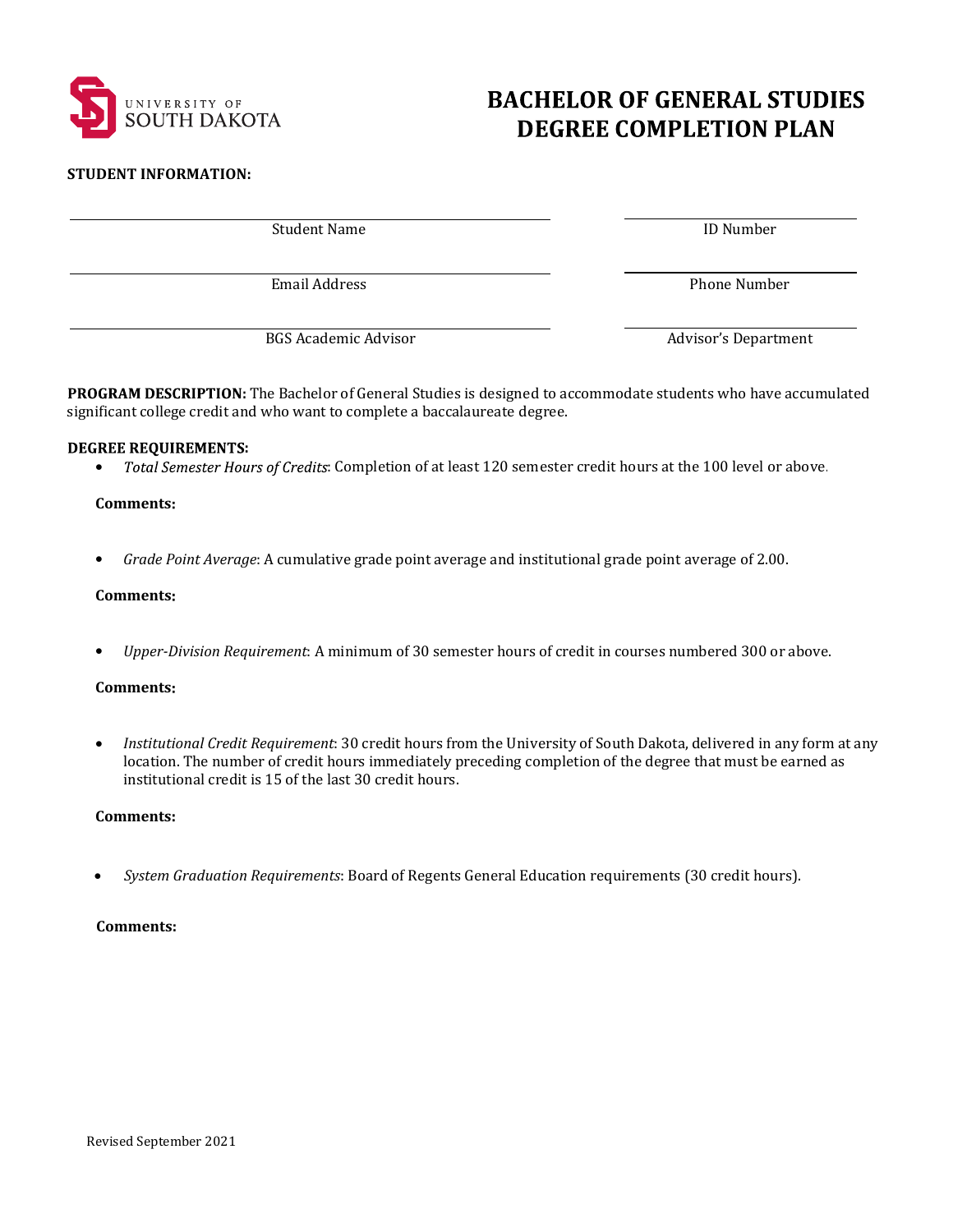# **DEGREE REQUIREMENTS CONT.:**

*General Studies Emphasis Areas*: 15 credits in each of at least three of the following emphasis areas. Current USD prefixes that are relevant for each emphasis area are indicated below; students may petition for the use of other prefixes or specific courses by including them within an emphasis area on the next page. CMST 101, ENGL 101, ENGL 201, ENGL 205, and MATH 101 may **not** be included in emphasis areas. (45 credit hours)

- Allied Health = ACP, selected CLHU, selected CMST, COUN, DCOM, DHGY, HSC, MLS, NURS, SOCW
- Business = ACCT, BADM, BLAW, selected CMST, DSCI, ECON, ENTR, FIN, HRM, HSAD, selected MCOM, MGMT, MKTG
- Education = selected ARTE, selected CMST, selected COUN, EDER, EDFN, ELED, selected ENGL, EPSY, selected HLTH, INED, LIBM, selected MATH, selected MFL, MLED, selected MUS, selected PE, SEED, SPED, TET
- Fine Arts = ART, ARTD, ARTE, ARTH, selected MCOM, MUAP, MUEN, MUS, THEA, selected WMST
- Humanities = ARTH, CLHU, selected CMST, ENGL, HIST, LING, selected MCOM, MFL, NATV, PHIL, REL, selected WMST, any non-English language course(s)
- Science, Engineering, & Math = ANAT, BIOC, BIOL, BME, CHEM, ESCI, selected GEOG, ISCI, MATH, MICR, MTRO, NSCI, PHGY, PHYS, selected PSYC, STAT, selected SUST
- Social Science = ANTH, CJUS, selected CMST, DCOM, ECON, selected GEOG, HIST, INTS, LDR, LGL, selected LING, MCOM, MSL, NATV, POLS, PSYC, SOC, selected SUST, selected WMST
- Technology = CSC, TET, selected MCOM
- Wellness = ACP, HLTH, KSM, PE (PE100 limited to 6c)

# **Comments:**

• *General Studies Capstone*: GS 491: Independent Study (3 credit hours), to be completed during the student's final semester under the supervision of the BGS Academic Advisor.

#### **Comments:**

**FOR MORE INFORMATION:** Wayne Berninger, BGS Academic Advisor Academic & Career Planning Center I.D. Weeks Library, Room 101M (605) 658-3600 wayne.berninger@usd.edu